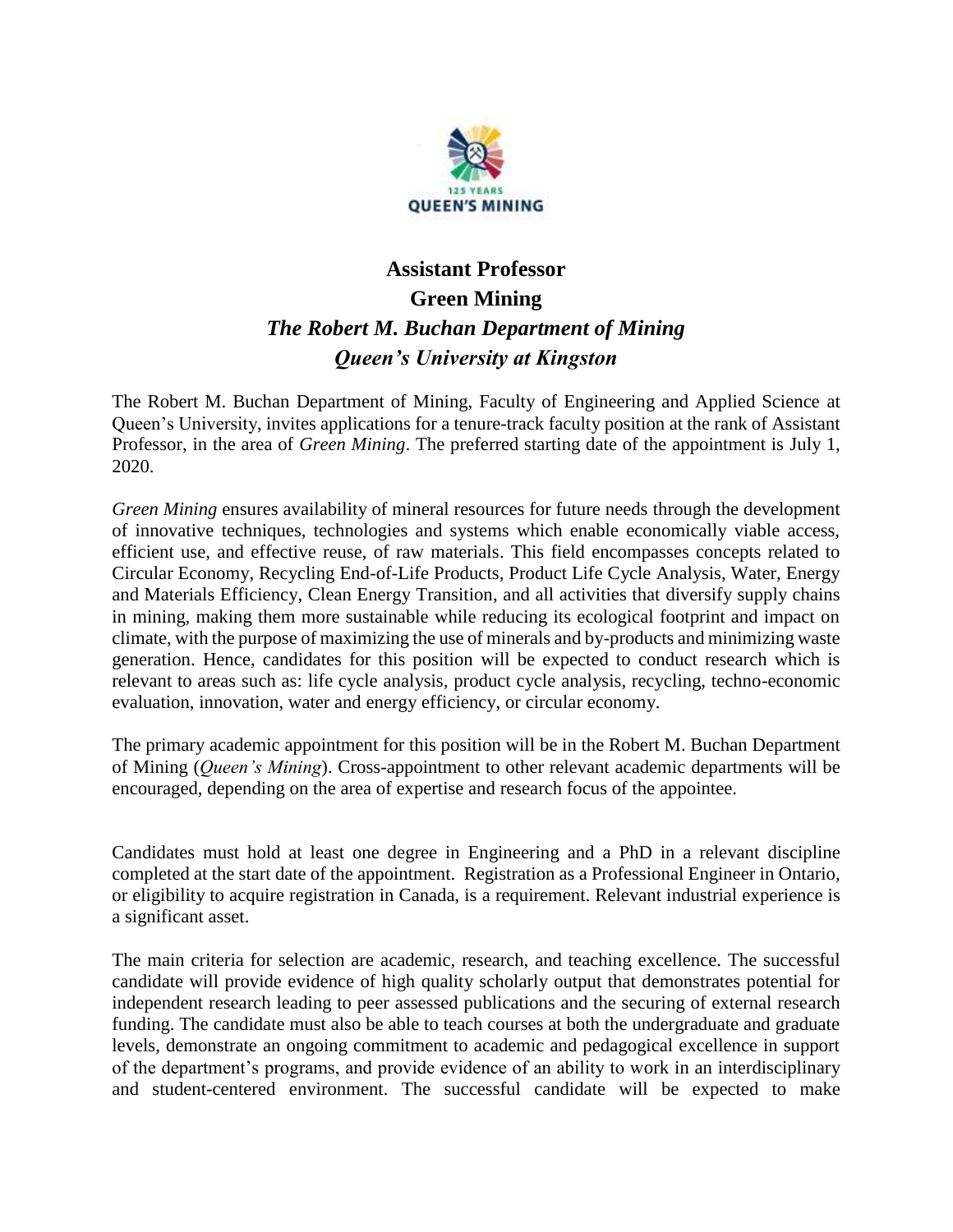contributions through service to the department, the Faculty, the University, and/or the broader community. Salary is commensurate with qualifications and experience.

People from across Canada and around the world come to learn, teach and carry out research at Queen's University. Faculty and their dependents are eligible for an extensive benefits package including prescription drug coverage, vision care, dental care, long term disability insurance, life insurance and access to the Employee and Family Assistance Program. You will also participate in a pension plan. Tuition assistance is available for qualifying employees, their spouses and dependent children. Queen's values families and is pleased to provide a 'top up' to government parental leave benefits for eligible employees on maternity/parental leave. In addition, Queen's provides partial reimbursement for eligible daycare expenses for employees with dependent children in daycare. Details are set out in the Queen's-QUFA Collective Agreement. For more information on employee benefits, see [Queen's Human Resources.](http://www.queensu.ca/humanresources/)

Additional information about Queen's University can be found on the [Faculty Recruitment and](http://www.queensu.ca/facultyrecruitment)  [Support](http://www.queensu.ca/facultyrecruitment) website. The University is situated on the traditional territories of the Haudenosaunee and Anishinaabe, in historic Kingston on the shores of Lake Ontario. Kingston's residents enjoy an outstanding quality of life with a wide range of cultural, recreational, and creative opportunities. Visit [Inclusive Queen's](https://www.queensu.ca/inclusive/content/home) for information on equity, diversity and inclusion resources and initiatives.

Celebrating its 125th anniversary, *Queen's Mining* consistently ranks among the world's top Mining Engineering departments, with outstanding laboratory facilities and an unparalleled reputation for the quality of our graduates. In alignment with emerging societal and industry priorities, the department embraces an integrated systems approach to the mining project life cycle, thereby enabling more sustainable raw materials extraction that is safer and more effective, and which further mitigates social, environmental, and economic impacts. Several established faculty members have active research programs on a variety of themes related to the mining value chain, including Geostatistics, Blasting, Ventilation, Geomechanics, Mine Design, Mineral Processing, Metallurgy, Sustainability and Intelligent Mining Systems. The department possesses world class laboratories for teaching and research in blasting, rock mechanics, and mineral processing.

The University invites applications from all qualified individuals. Queen's is committed to employment equity and diversity in the workplace and welcomes applications from women, visible minorities, Aboriginal peoples, persons with disabilities, and LGBTQ persons. All qualified candidates are encouraged to apply; however, in accordance with Canadian immigration requirements, Canadian citizens and permanent residents of Canada will be given priority.

To comply with federal laws, the University is obliged to gather statistical information as to how many applicants for each job vacancy are Canadian citizens / permanent residents of Canada. Applicants need not identify their country of origin or citizenship; however, all applications must include one of the following statements: "I am a Canadian citizen / permanent resident of Canada"; OR, "I am not a Canadian citizen / permanent resident of Canada". Applications that do not include this information will be deemed incomplete.